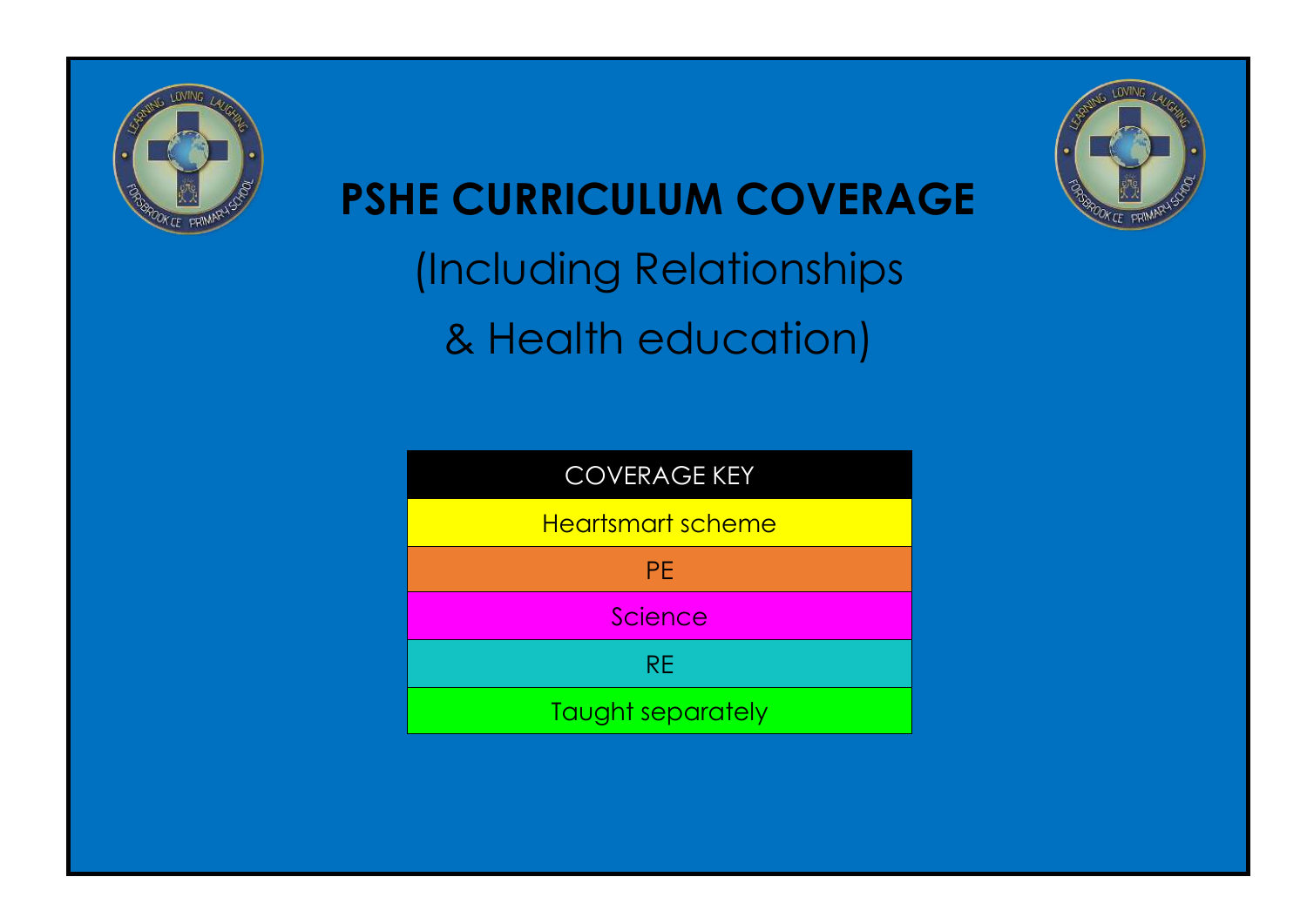## **CORE THEME 1**

## **Health and Wellbeing**

#### This core theme focuses on:

- 1. What is meant by a healthy lifestyle
- 2. How to maintain physical, mental and emotional health and wellbeing
- 3. How to manage risks to physical and emotional health and wellbeing
- 4. Ways of keeping physically and emotionally safe
- 5. Managing change, including puberty, transition and loss
- 6. How to make informed choices about health and wellbeing and to recognise sources of help with this
- 7. How to respond in an emergency
- 8. Identifying different influences on health and wellbeing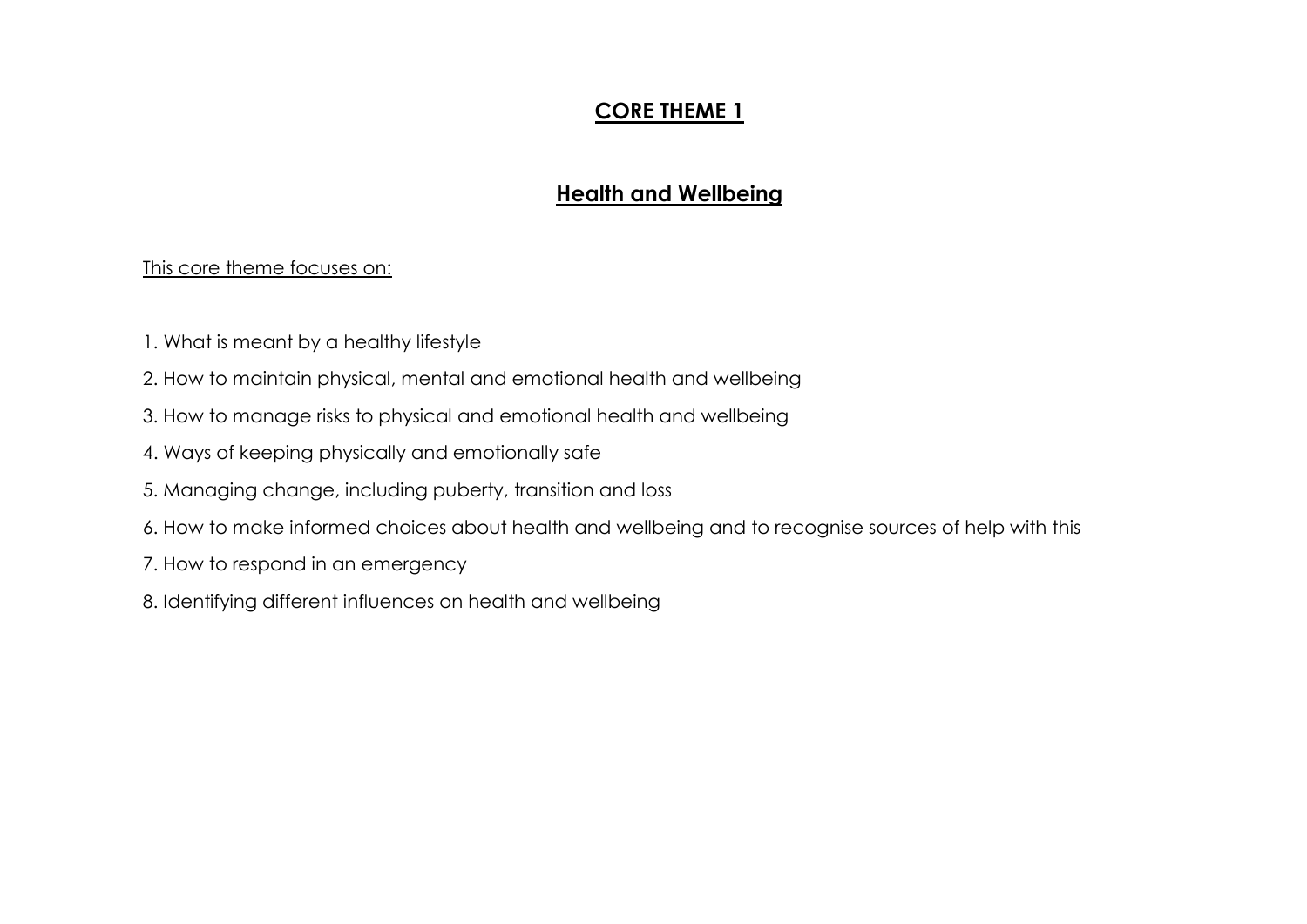| H1.               | what constitutes, and how to maintain, a healthy lifestyle including the benefits of physical activity, rest, healthy eating<br>and dental health                                                      | Applied through<br>P.E lessons                                                                       |
|-------------------|--------------------------------------------------------------------------------------------------------------------------------------------------------------------------------------------------------|------------------------------------------------------------------------------------------------------|
| H <sub>2.</sub>   | to recognise what they like and dislike, how to make real, informed choices that improve their physical and emotional<br>health, to recognise that choices can have good and not so good consequences  |                                                                                                      |
| H3.               | to think about themselves, to learn from their experiences, to recognise and celebrate their strengths and set simple<br>but challenging goals                                                         |                                                                                                      |
| H4.               | about good and not so good feelings, a vocabulary to describe their feelings to others and to develop simple<br>strategies for managing feelings                                                       |                                                                                                      |
| H <sub>5.</sub>   | about change and loss and the associated feelings (including moving home, losing toys, pets or friends)                                                                                                |                                                                                                      |
| H6.               | the importance of, and how to, maintain personal hygiene                                                                                                                                               | Applied through<br>general pastoral<br>education                                                     |
| H7.               | how some diseases are spread and can be controlled; the responsibilities they have for their own health and that of<br>others; to develop simple skills to help prevent diseases spreading             |                                                                                                      |
| H8.               | about the process of growing from young to old and how people's needs change                                                                                                                           | Science -                                                                                            |
| H9.               | about growing and changing and new opportunities and responsibilities that increasing independence may bring                                                                                           | Main parts of the<br>body                                                                            |
| H10.              | the names for the main parts of the body (including external genitalia) and the bodily similarities and differences<br>between boys and girls                                                          | Animals, including<br>humans unit                                                                    |
| H <sub>11</sub> . | that household products, including medicines, can be harmful if not used properly                                                                                                                      |                                                                                                      |
| H <sub>12.</sub>  | rules for and ways of keeping physically and emotionally safe including responsible ICT use and online safety, road<br>safety, cycle safety and safety in the environment, rail, water and fire safety | Regular Assemblies<br>on rail, water and<br>fire safety<br>Regular visitors to<br>reinforce messages |
| H <sub>13.</sub>  | about people who look after them, their family networks, who to go to if they are worried and how to attract their<br>attention                                                                        |                                                                                                      |
| H14.              | about the ways that pupils can help the people who look after them to more easily protect them                                                                                                         |                                                                                                      |
| H <sub>15.</sub>  | to recognise that they share a responsibility for keeping themselves and others safe, when to say, 'yes', 'no', 'I'll ask'<br>and 'I'll tell' including knowing that they do not need to keep secrets  |                                                                                                      |
| H16.              | what is meant by 'privacy'; their right to keep things 'private'; the importance of respecting others' privacy                                                                                         |                                                                                                      |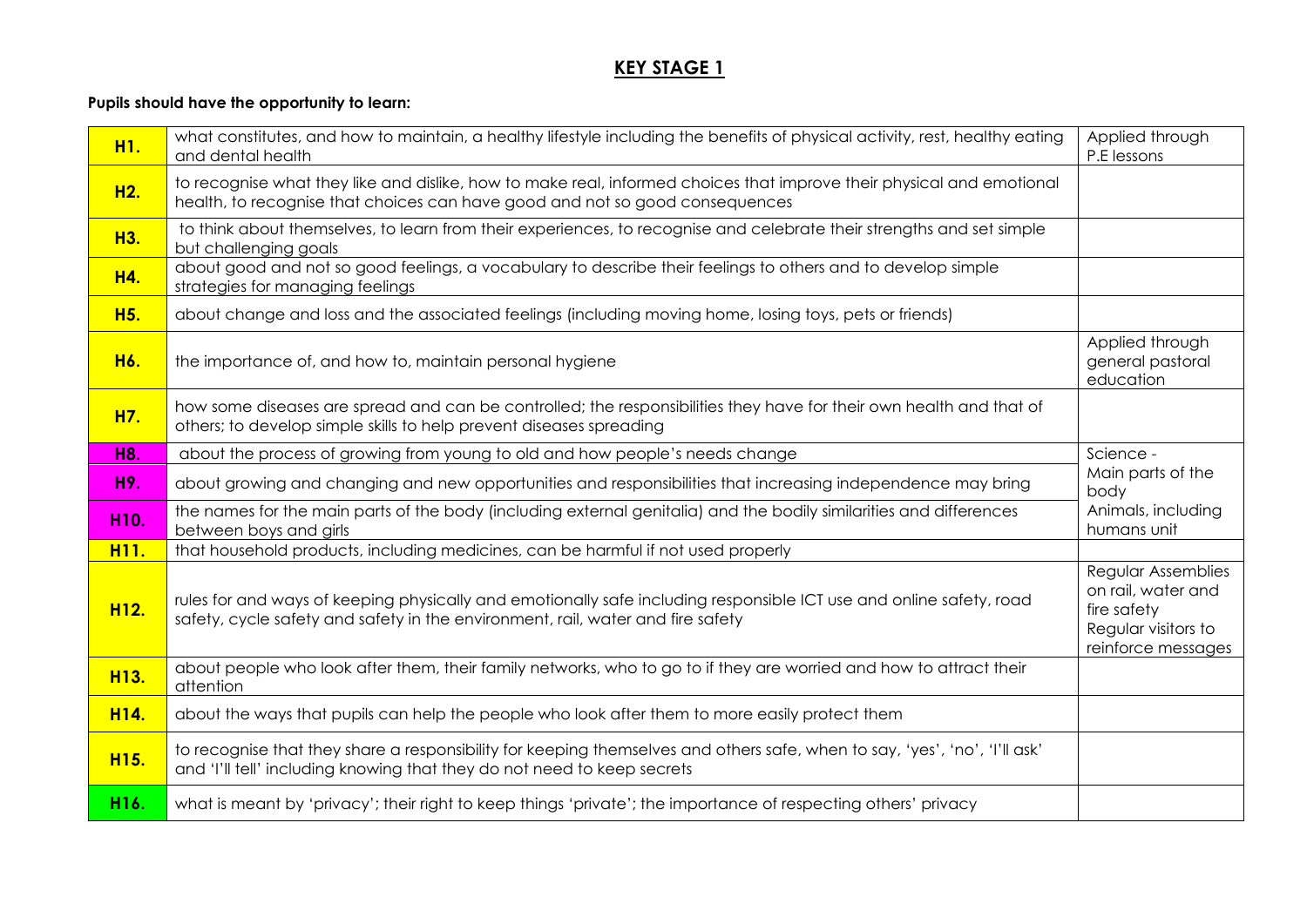| H <sub>1</sub> .  | what positively and negatively affects their physical, mental and emotional health                                                                                                                                                                       |                                                                                    |
|-------------------|----------------------------------------------------------------------------------------------------------------------------------------------------------------------------------------------------------------------------------------------------------|------------------------------------------------------------------------------------|
| H <sub>2</sub> .  | how to make informed choices (including recognising that choices can have positive, neutral and negative<br>consequences) and to begin to understand the concept of a 'balanced lifestyle'                                                               |                                                                                    |
| H3.               | to recognise opportunities and develop the skills to make their own choices about food, understanding what might<br>influence their choices and the benefits of eating a balanced diet                                                                   | Applied to science<br>- healthy eating                                             |
| H4.               | to recognise how images in the media (and online) do not always reflect reality and can affect how people feel about<br>themselves                                                                                                                       | Ongoing pastoral<br>education                                                      |
| H <sub>5</sub> .  | to reflect on and celebrate their achievements, identify their strengths and areas for improvement, set high aspirations<br>and goals                                                                                                                    | School values<br>Regular<br>celebration<br>assemblies                              |
| H6.               | to deepen their understanding of good and not so good feelings, to extend their vocabulary to enable them to<br>explain both the range and intensity of their feelings to others                                                                         |                                                                                    |
| H7.               | to recognise that they may experience conflicting emotions and when they might need to listen to, or overcome these                                                                                                                                      |                                                                                    |
| <b>H8.</b>        | about change, including transitions (between key stages and schools), loss, separation, divorce and bereavement                                                                                                                                          |                                                                                    |
| H9.               | to differentiate between the terms, 'risk', 'danger' and 'hazard'                                                                                                                                                                                        |                                                                                    |
| H <sub>10</sub> . | to recognise, predict and assess risks in different situations and decide how to manage them responsibly (including<br>sensible road use and risks in their local environment) and to use this as an opportunity to build resilience                     |                                                                                    |
| H <sub>11</sub> . | to recognise how their increasing independence brings increased responsibility to keep themselves and others safe                                                                                                                                        |                                                                                    |
| H <sub>12.</sub>  | that bacteria and viruses can affect health and that following simple routines can reduce their spread                                                                                                                                                   |                                                                                    |
| H <sub>13.</sub>  | how pressure to behave in unacceptable, unhealthy or risky ways can come from a variety of sources, including<br>people they know and the media                                                                                                          |                                                                                    |
| H14.              | to recognise when they need help and to develop the skills to ask for help; to use basic techniques for resisting pressure<br>to do something dangerous, unhealthy, that makes them uncomfortable or anxious or that they think is wrong                 |                                                                                    |
| H <sub>15.</sub>  | school rules about health and safety, basic emergency aid procedures, where and how to get help                                                                                                                                                          | Year $4 - St$ John's<br>Ambulance course<br>- Children train to<br>be first aiders |
| H <sub>16.</sub>  | what is meant by the term 'habit' and why habits can be hard to change                                                                                                                                                                                   |                                                                                    |
| H <sub>17.</sub>  | which, why and how, commonly available substances and drugs (including alcohol, tobacco and 'energy drinks') can<br>damage their immediate and future health and safety; that some are restricted and some are illegal to own, use and<br>give to others |                                                                                    |
| H18.              | how their body will, and their emotions may, change as they approach and move through puberty                                                                                                                                                            | Science -                                                                          |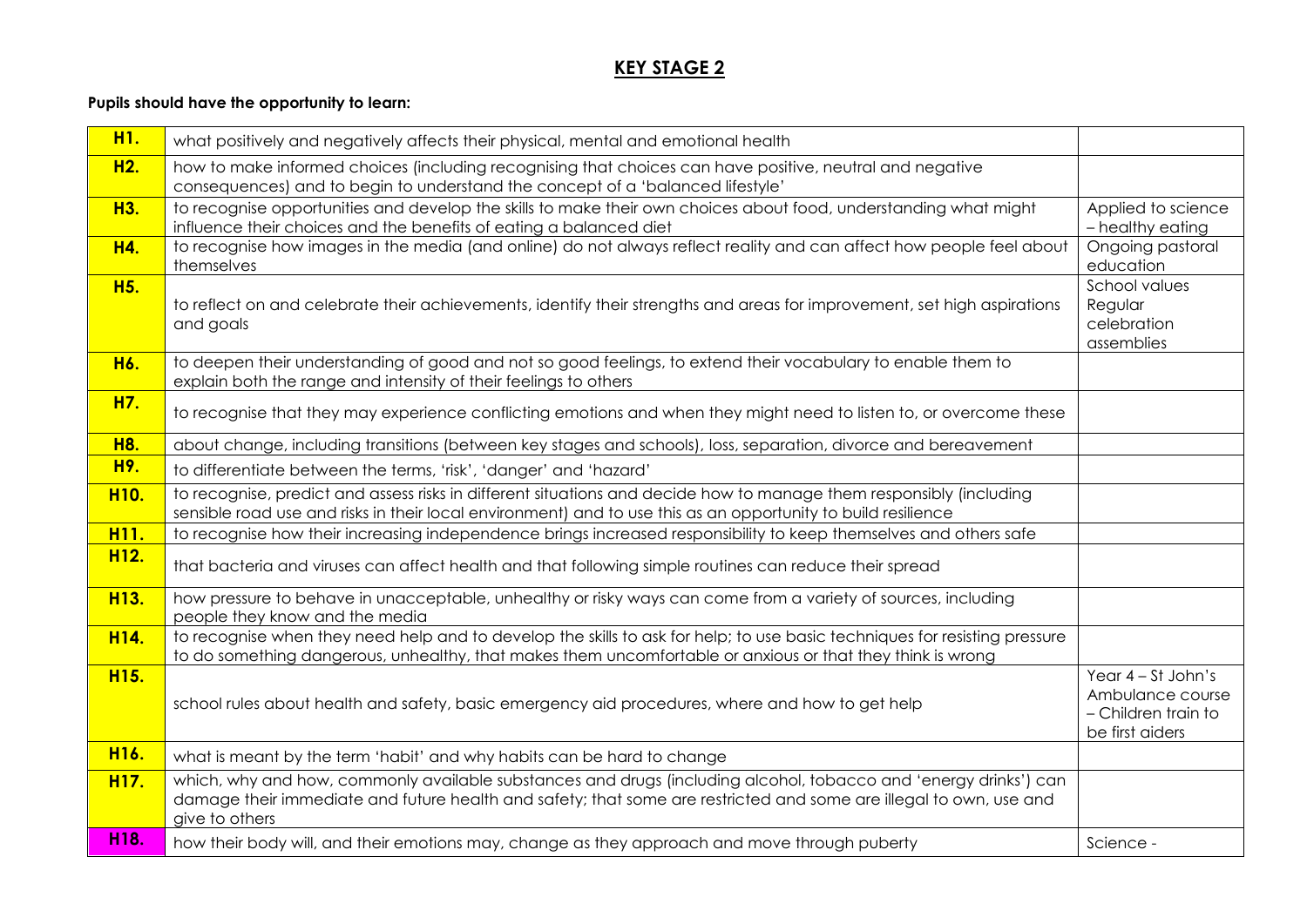| H19.             | about human reproduction                                                                                                                                                                                                                                                                                                                                         | Animals, including<br>humans unit<br>Year 6-taught as a<br>separate week<br>during Summer<br>Term                |
|------------------|------------------------------------------------------------------------------------------------------------------------------------------------------------------------------------------------------------------------------------------------------------------------------------------------------------------------------------------------------------------|------------------------------------------------------------------------------------------------------------------|
| H20.             | about taking care of their body, understanding that they have the right to protect their body from inappropriate and<br>unwanted contact; understanding that actions such as female genital mutilation (FGM) constitute abuse and are a<br>crime, and develop the skills and strategies required to get support if they have fears for themselves or their peers |                                                                                                                  |
| H21.             | strategies for keeping physically and emotionally safe including road safety (including cycle safety-the Bike ability<br>programme), and safety in the environment (including rail, water and fire safety)                                                                                                                                                       | - Year 4/year 6<br><b>Bike ability</b><br>Autumn Term<br>Regular Assemblies<br>on rail, water and<br>fire safety |
| H22.             | strategies for keeping safe online; the importance of protecting personal information, including passwords, addresses<br>and the distribution of images of themselves and others                                                                                                                                                                                 | Reinforced through<br>internet safety day<br>Regular internet<br>safety newsletters                              |
| H <sub>23.</sub> | about people who are responsible for helping them stay healthy and safe; how they can help these people to keep<br>them healthy and safe                                                                                                                                                                                                                         |                                                                                                                  |
| H <sub>24.</sub> | the responsible use of mobile phones: safe keeping (looking after it) and safe user habits (time limits, use of passcode,<br>turning it off at night etc.)                                                                                                                                                                                                       | Reinforced through<br>internet safety day                                                                        |
| H <sub>25.</sub> | how to manage requests for images of themselves or others; what is and is not appropriate to ask for or share; who to<br>talk to if they feel uncomfortable or are concerned by such a request                                                                                                                                                                   | Reinforced through<br>internet safety day                                                                        |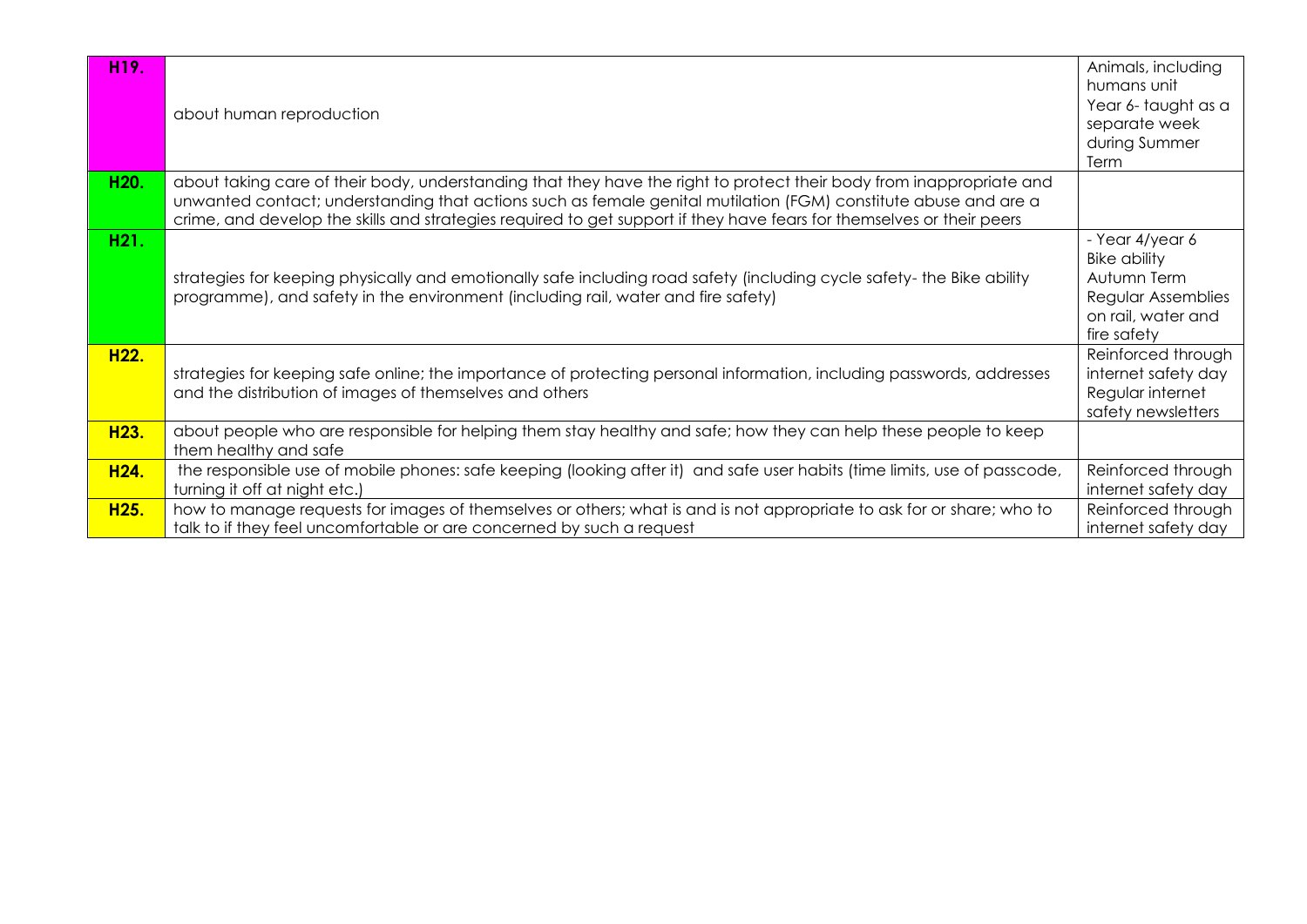# **CORE THEME 2**

## **Relationships**



This core theme focuses on:

- 1. How to develop and maintain a variety of healthy relationships, within a range of social/cultural contexts
- 2. How to recognise and manage emotions within a range of relationships
- 3. How to recognise risky or negative relationships including all forms of bullying and abuse
- 4. How to respond to risky or negative relationships and ask for help
- 5. How to respect equality and diversity in relationships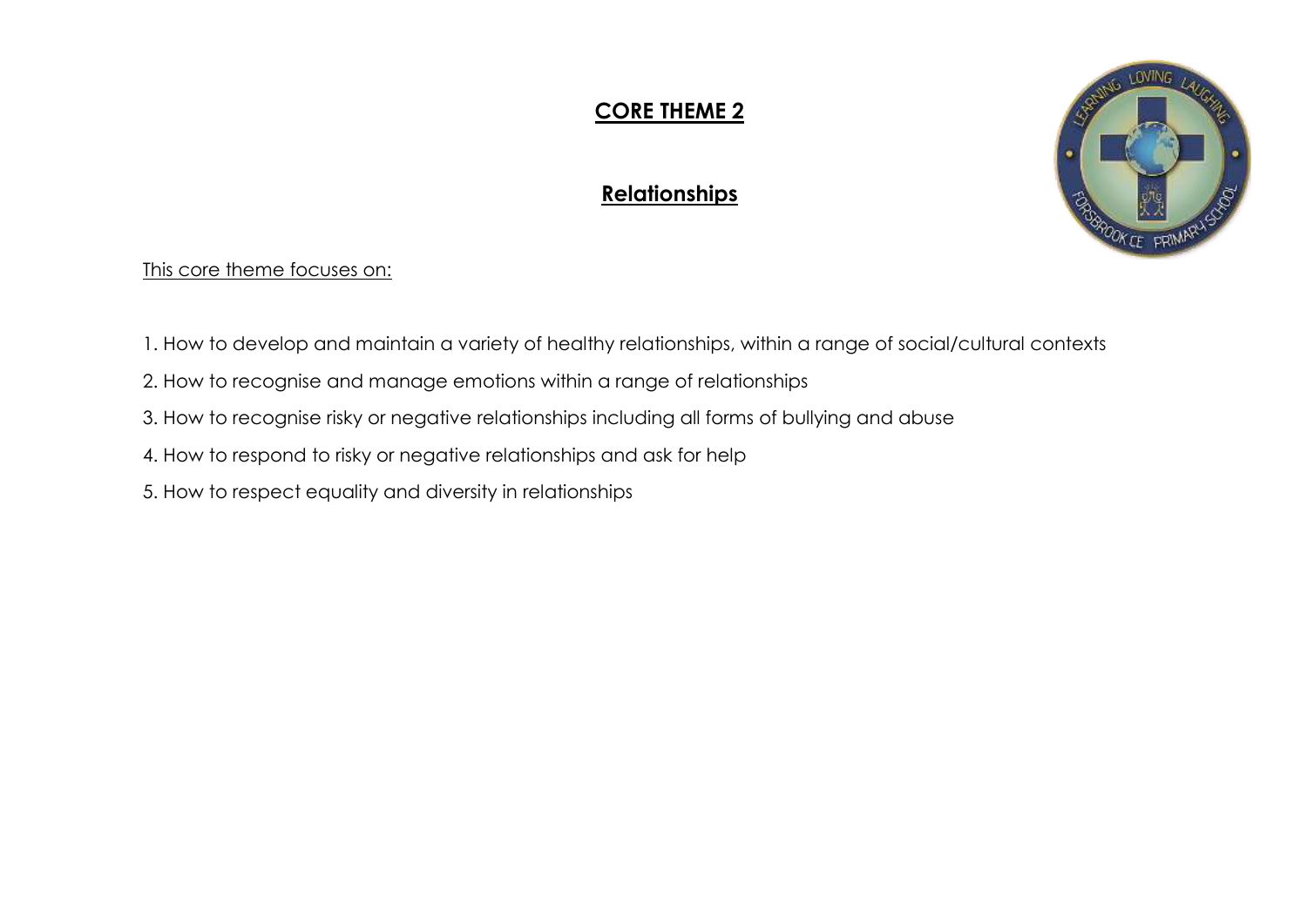| R1.               | to communicate their feelings to others, to recognise how others show feelings and how to respond                                                                                                      |                                                                        |
|-------------------|--------------------------------------------------------------------------------------------------------------------------------------------------------------------------------------------------------|------------------------------------------------------------------------|
| R <sub>2</sub> .  | to recognise that their behaviour can affect other people                                                                                                                                              |                                                                        |
| R3.               | the difference between secrets and nice surprises (that everyone will find out about eventually) and the importance of<br>not keeping any secret that makes them feel uncomfortable, anxious or afraid |                                                                        |
| <b>R4.</b>        | to recognise what is fair and unfair, kind and unkind, what is right and wrong                                                                                                                         | Ongoing pastoral<br>education                                          |
| R <sub>5</sub> .  | to share their opinions on things that matter to them and explain their views through discussions with one other person<br>and the whole class                                                         |                                                                        |
| R6.               | to listen to other people and play and work cooperatively (including strategies to resolve simple arguments through<br>negotiation)                                                                    |                                                                        |
| <b>R7.</b>        | to offer constructive support and feedback to others                                                                                                                                                   | Applied through<br>peer feedback in<br>all curriculum areas            |
| <b>R8.</b>        | to identify and respect the differences and similarities between people                                                                                                                                | Explored further<br>through collective<br>worship and class<br>worship |
| R9.               | to identify their special people (family, friends, carers), what makes them special and how special people should care<br>for one another                                                              |                                                                        |
| R <sub>10</sub> . | to judge what kind of physical contact is acceptable, comfortable, unacceptable and uncomfortable and how to<br>respond (including who to tell and how to tell them)                                   |                                                                        |
| R <sub>11</sub> . | that people's bodies and feelings can be hurt (including what makes them feel comfortable and uncomfortable)                                                                                           |                                                                        |
| R <sub>12.</sub>  | to recognise when people are being unkind either to them or others, how to respond, who to tell and what to say                                                                                        |                                                                        |
| R <sub>13.</sub>  | to recognise different types of teasing and bullying, to understand that these are wrong and unacceptable                                                                                              | Explored further<br>through whole                                      |
| R <sub>14</sub> . | strategies to resist teasing or bullying, if they experience or witness it, whom to go to and how to get help                                                                                          | school events such<br>as anti-bullying<br>week                         |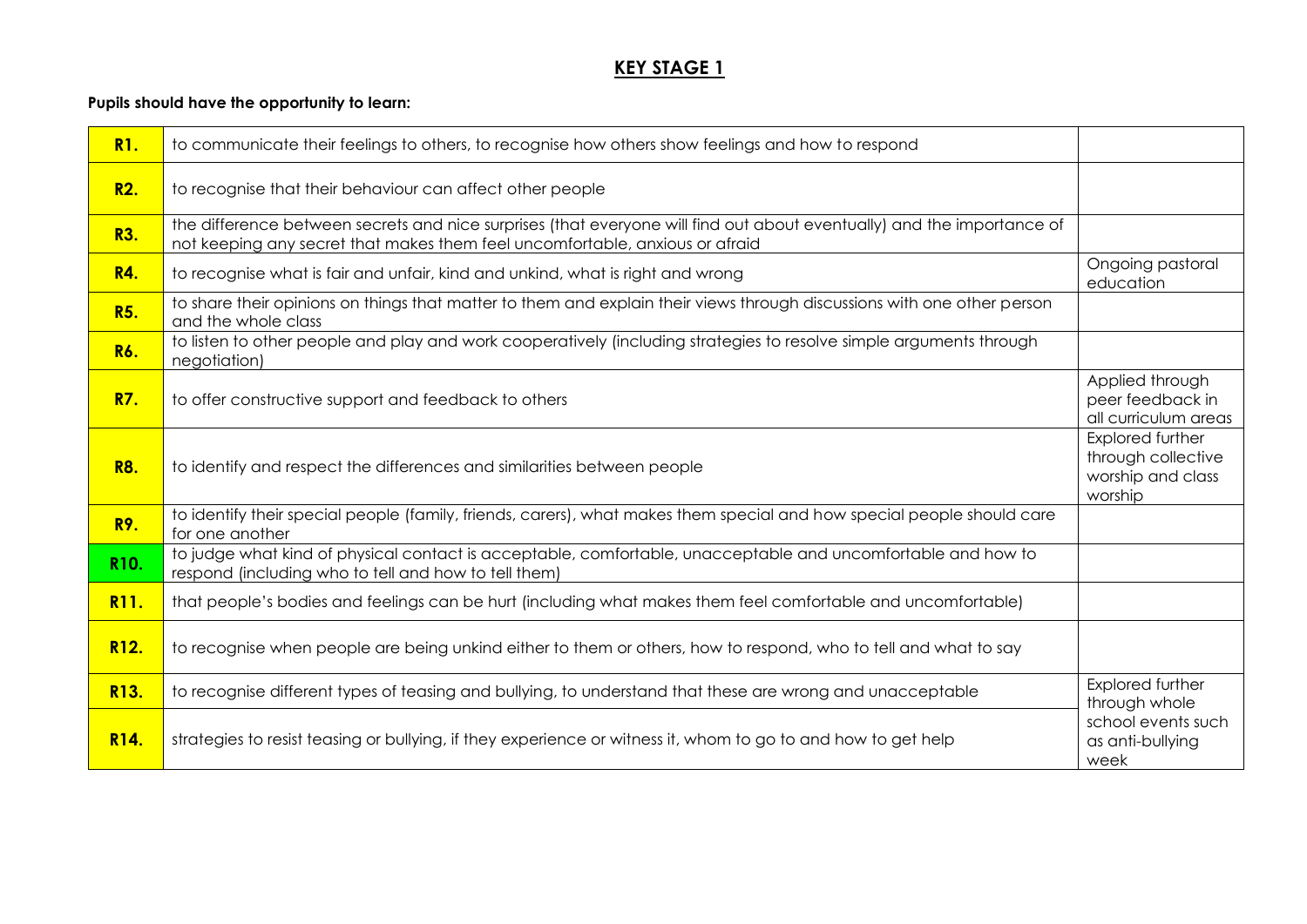| R1.               | to recognise and respond appropriately to a wider range of feelings in others                                                                                                                                                                                                       |                                                                                     |
|-------------------|-------------------------------------------------------------------------------------------------------------------------------------------------------------------------------------------------------------------------------------------------------------------------------------|-------------------------------------------------------------------------------------|
| R <sub>2</sub> .  | to recognise what constitutes a positive, healthy relationship and develop the skills to form and maintain positive and<br>healthy relationships                                                                                                                                    |                                                                                     |
| R3.               | to recognise ways in which a relationship can be unhealthy and whom to talk to if they need support                                                                                                                                                                                 |                                                                                     |
| <b>R4.</b>        | to recognise different types of relationship, including those between acquaintances, friends, relatives and families                                                                                                                                                                |                                                                                     |
| <b>R5.</b>        | that civil partnerships and marriage are examples of a public demonstration of the commitment made between two<br>people who love and care for each other and want to spend their lives together and who are of the legal age to<br>make that commitment                            | Explored through<br>themes in religious<br>education                                |
| R6.               | that marriage is a commitment freely entered into by both people, that no one should marry if they don't absolutely<br>want to do so or are not making this decision freely for themselves                                                                                          |                                                                                     |
| <b>R7.</b>        | that their actions affect themselves and others                                                                                                                                                                                                                                     |                                                                                     |
| <b>R8.</b>        | to judge what kind of physical contact is acceptable or unacceptable and how to respond                                                                                                                                                                                             | Explored through<br>positive and<br>healthy<br>relationships                        |
| <b>R9.</b>        | the concept of 'keeping something confidential or secret', when they should or should not agree to this and when it is<br>right to 'break a confidence' or 'share a secret'                                                                                                         |                                                                                     |
| R <sub>10</sub> . | to listen and respond respectfully to a wide range of people, to feel confident to raise their own concerns, to recognise<br>and care about other people's feelings and to try to see, respect and if necessary constructively challenge others'<br>points of view                  |                                                                                     |
| R <sub>11</sub> . | to work collaboratively towards shared goals                                                                                                                                                                                                                                        | School values                                                                       |
| R <sub>12.</sub>  | to develop strategies to resolve disputes and conflict through negotiation and appropriate compromise and to give<br>rich and constructive feedback and support to benefit others as well as themselves                                                                             | Ongoing pastoral<br>education                                                       |
| R <sub>13.</sub>  | that differences and similarities between people arise from a number of factors, including family, cultural, ethnic, racial<br>and religious diversity, age, sex, gender identity, sexual orientation, and disability (see 'protected characteristics' in the<br>Equality Act 2010) | Explored further<br>through collective<br>worship                                   |
| R14.              | to realise the nature and consequences of discrimination, teasing, bullying and aggressive behaviours (including cyber<br>bullying, use of prejudice-based language, 'trolling', how to respond and ask for help)                                                                   | Explored further<br>through whole<br>school events such<br>as anti-bullying<br>week |
| R <sub>15.</sub>  | to recognise and manage 'dares'                                                                                                                                                                                                                                                     |                                                                                     |
| R16.              | to recognise and challenge stereotypes                                                                                                                                                                                                                                              |                                                                                     |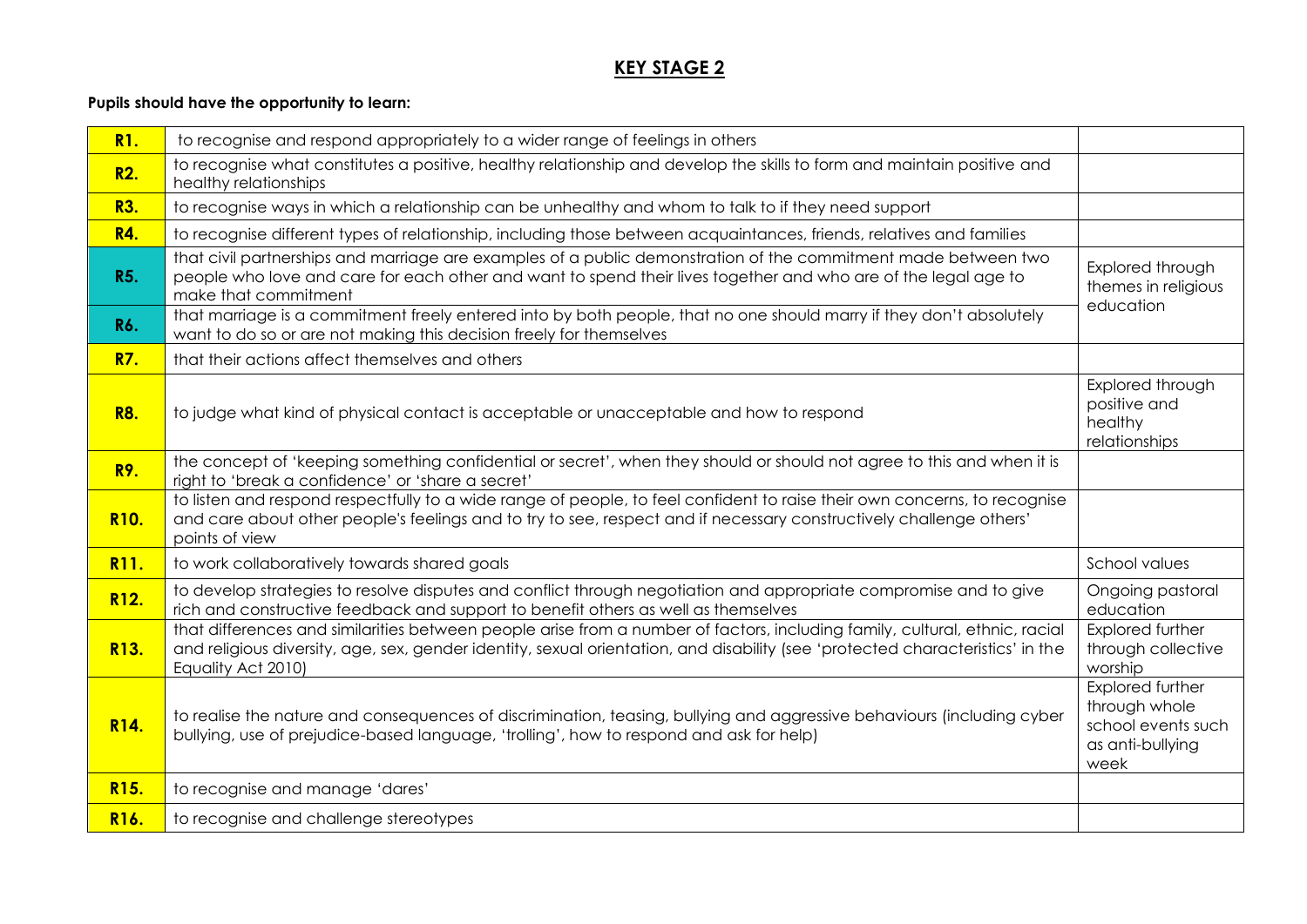| R <sub>17</sub> . | about the difference between, and the terms associated with, sex, gender identity and sexual orientation                                                                                   | Explored in Year 6<br>sex education                                                 |
|-------------------|--------------------------------------------------------------------------------------------------------------------------------------------------------------------------------------------|-------------------------------------------------------------------------------------|
| R <sub>18</sub> . | how to recognise bullying and abuse in all its forms (including prejudice-based bullying both in person, online and<br>through social media)                                               | Explored further<br>through whole<br>school events such<br>as anti-bullying<br>week |
| R19.              | that two people who love and care for one another can be in a committed relationship and not be married or in a<br>civil partnership                                                       | Explored through<br>themes in religious<br>education                                |
| R20.              | that forcing anyone to marry is a crime; that support is available to protect and prevent people from being forced into<br>marriage and to know how to get support for them self or others |                                                                                     |
| R <sub>21</sub> . | to understand personal boundaries; to identify what they are willing to share with their most special people; friends;<br>classmates and others; and that we all have rights to privacy    |                                                                                     |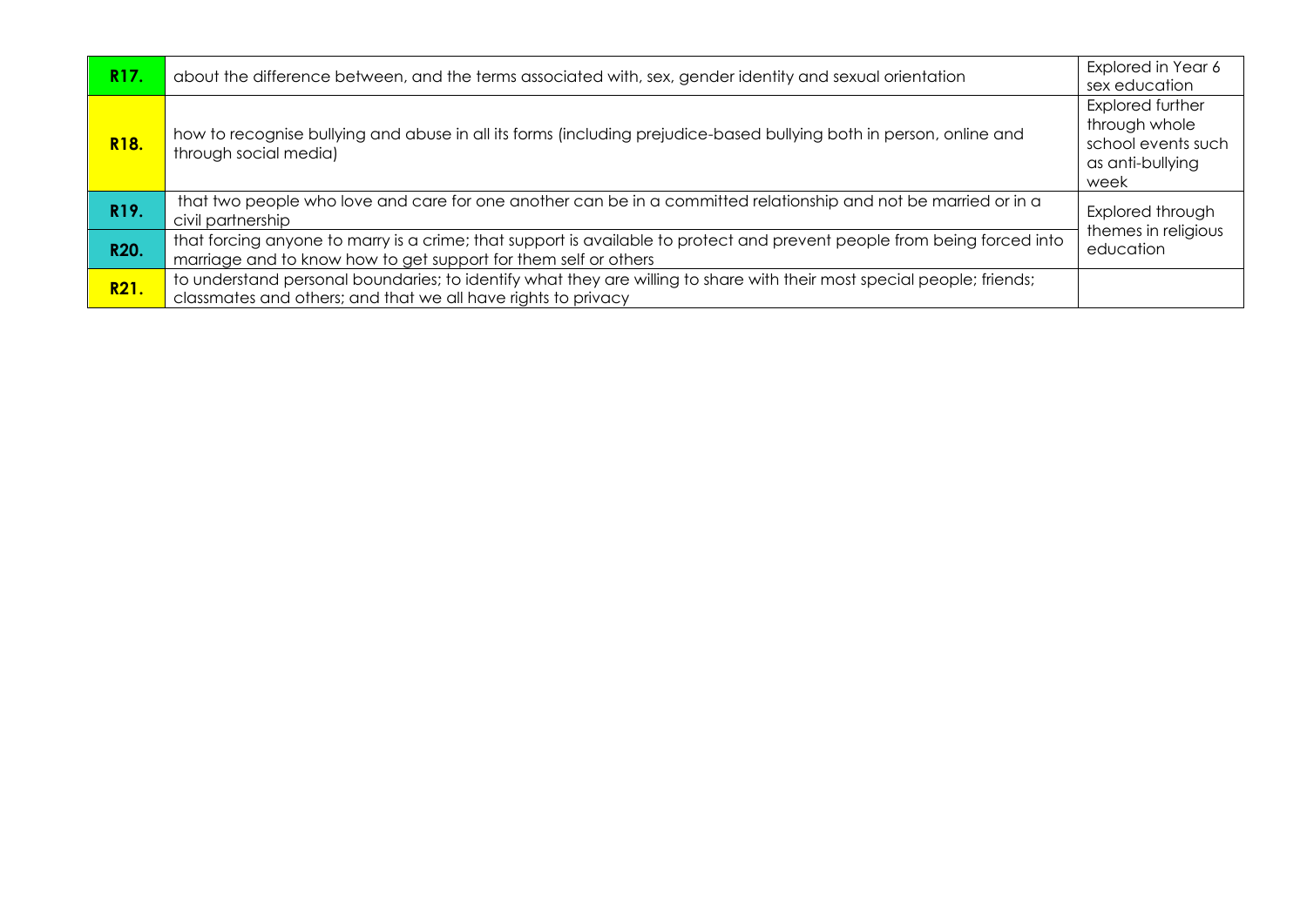## **CORE THEME 3**



### **Living in the Wider World**

#### This core theme focuses on:

- 1. Respect for self and others, and the importance of responsible behaviours and actions
- 2. Rights and responsibilities as members of families, other groups and ultimately as citizens
- 3. Different groups and communities
- 4. Respecting diversity and equality and how to be a productive member of a diverse community
- 5. The importance of respecting and protecting the environment
- 6. Where money comes from, keeping it safe and the importance of managing it effectively
- 7. The part that money plays in people's lives
- 8. A basic understanding of enterprise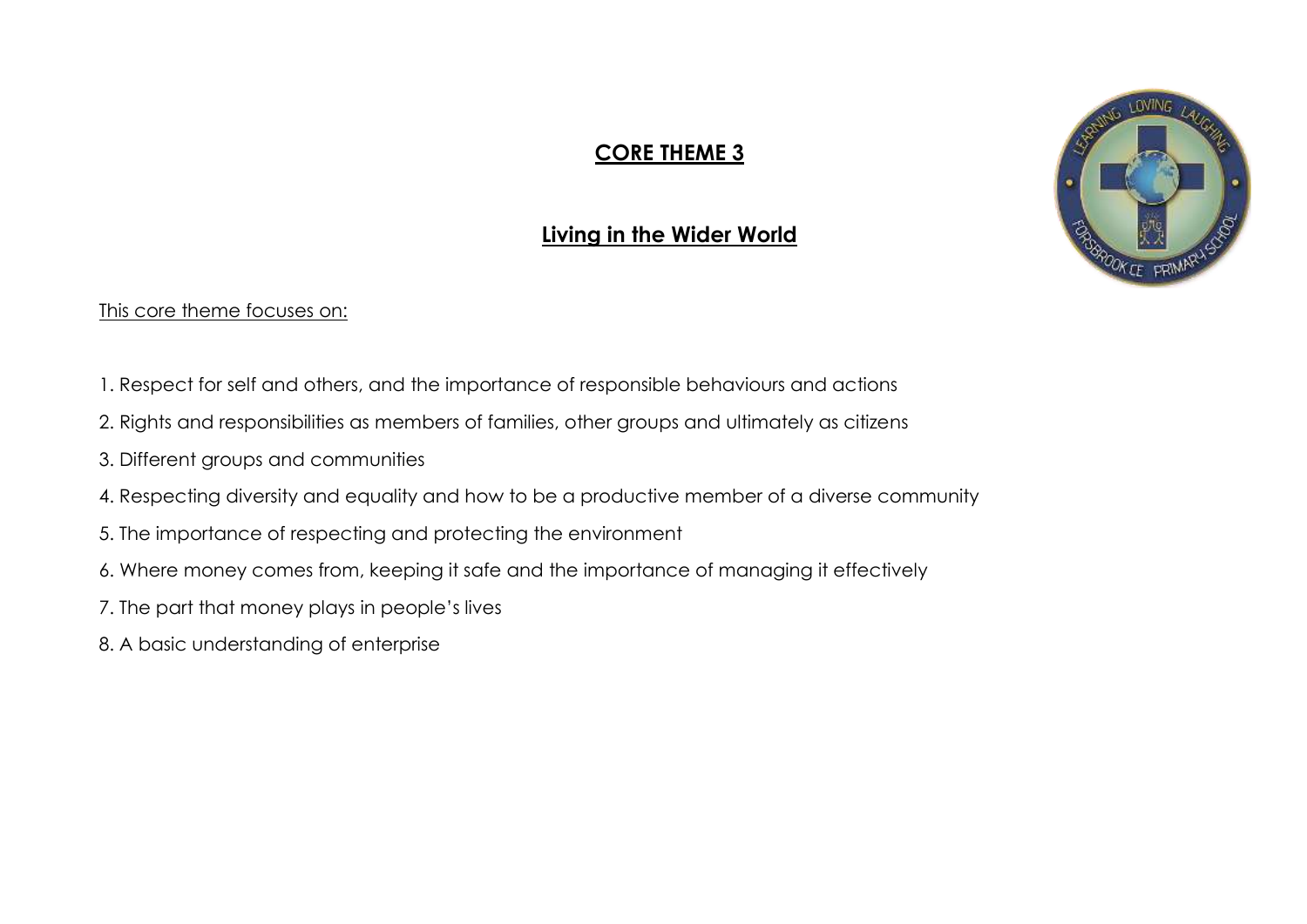| L1.               | how they can contribute to the life of the classroom and school                                                                                                                                                                                                           | Classroom<br>responsibilities<br>School values-<br>collective<br>responsibility        |
|-------------------|---------------------------------------------------------------------------------------------------------------------------------------------------------------------------------------------------------------------------------------------------------------------------|----------------------------------------------------------------------------------------|
| L2.               | to help construct, and agree to follow, group, class and school rules and to understand how these rules help them                                                                                                                                                         | All year groups.<br>Beginning of the<br>year<br><b>Core Values</b><br>Christian values |
| L3.               | that people and other living things have rights and that everyone has responsibilities to protect those rights (including<br>protecting others' bodies and feelings; being able to take turns, share and understand the need to return things that<br>have been borrowed) |                                                                                        |
| L4.               | that they belong to different groups and communities such as family and school                                                                                                                                                                                            | School values<br>Community<br>projects                                                 |
| L5.               | what improves and harms their local, natural and built environments and develop strategies and skills needed to care for<br>these (including conserving energy)                                                                                                           | Sustainability<br>curriculum                                                           |
| L6.               | that money comes from different sources and can be used for different purposes, including the concepts of spending<br>and saving                                                                                                                                          |                                                                                        |
| L7.               | about the role money plays in their lives including how to keep it safe, choices about spending or saving money and<br>what influences those choices                                                                                                                      |                                                                                        |
| L8.               | ways in which they are all unique; understand that there has never been and will never be another 'them'                                                                                                                                                                  | Explored further<br>through collective<br>worship                                      |
| L9.               | ways in which we are the same as all other people; what we have in common with everyone else                                                                                                                                                                              |                                                                                        |
| L <sub>10</sub> . | about the 'special people' who work in their community and who are responsible for looking after them and protecting<br>them; how people contact those special people when they need their help, including dialling 999 in an emergency                                   | Regular visitors -<br>role models                                                      |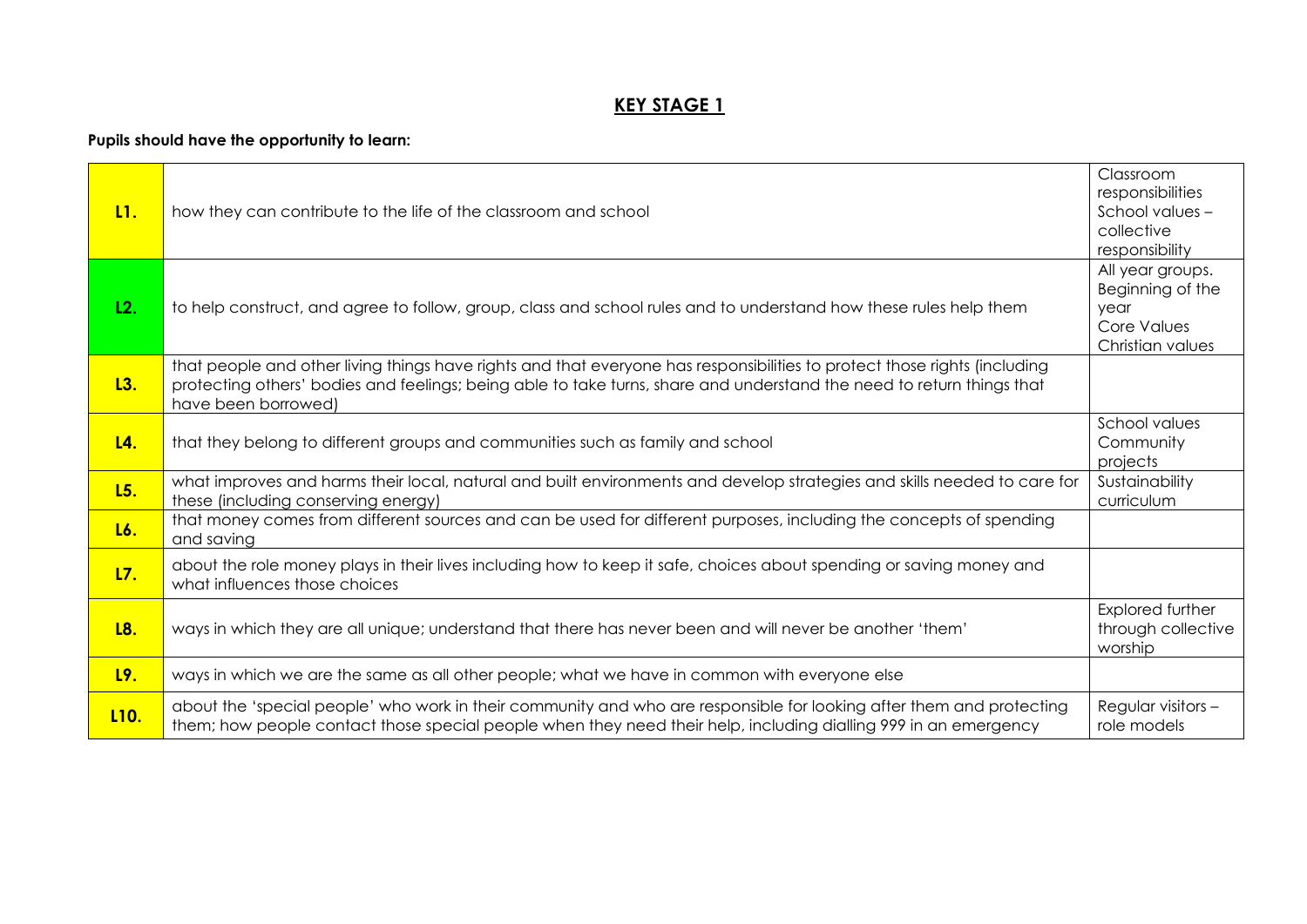| L1.               | to research, discuss and debate topical issues, problems and events that are of concern to them and offer their<br>recommendations to appropriate people                                                                            | Sustainability<br>curriculum<br>Applied through<br>English lessons                                               |
|-------------------|-------------------------------------------------------------------------------------------------------------------------------------------------------------------------------------------------------------------------------------|------------------------------------------------------------------------------------------------------------------|
| L <sub>2</sub> .  | why and how rules and laws that protect them and others are made and enforced, why different rules are needed in<br>different situations and how to take part in making and changing rules                                          | <b>British values</b><br>Children set<br>classroom rules<br>and expectations<br>at the beginning<br>of each year |
| L3.               | to understand that there are basic human rights shared by all peoples and all societies and that children have their own<br>special rights set out in the United Nations Declaration of the Rights of the Child                     |                                                                                                                  |
| L4.               | that these universal rights are there to protect everyone and have primacy both over national law and family and<br>community practices                                                                                             |                                                                                                                  |
| L5.               | to know that there are some cultural practices which are against British law and universal human rights, such as female<br>genital mutilation (FGM)                                                                                 |                                                                                                                  |
| L6.               | to realise the consequences of anti-social, aggressive and harmful behaviours such as bullying and discrimination of<br>individuals and communities; to develop strategies for getting support for themselves or for others at risk | Explored further<br>through whole<br>school events<br>such as anti-<br>bullying week                             |
| L7.               | that they have different kinds of responsibilities, rights and duties at home, at school, in the community and towards the<br>environment; to continue to develop the skills to exercise these responsibilities                     | Sustainability<br>curriculum                                                                                     |
| L8.               | to resolve differences by looking at alternatives, seeing and respecting others' points of view, making decisions and<br>explaining choices                                                                                         | Ongoing pastoral<br>education                                                                                    |
| L9.               | what being part of a community means, and about the varied institutions that support communities locally and<br>nationally                                                                                                          | Community<br>projects                                                                                            |
| L <sub>10</sub> . | to recognise the role of voluntary, community and pressure groups, especially in relation to health and wellbeing                                                                                                                   |                                                                                                                  |
| L <sub>11</sub> . | to appreciate the range of national, regional, religious and ethnic identities in the United Kingdom                                                                                                                                |                                                                                                                  |
| L <sub>12</sub> . | to consider the lives of people living in other places, and people with different values and customs                                                                                                                                |                                                                                                                  |
| L <sub>13.</sub>  | about the role money plays in their own and others' lives, including how to manage their money and about being a<br>critical consumer                                                                                               |                                                                                                                  |
| L14.              | to develop an initial understanding of the concepts of 'interest', 'loan', 'debt', and 'tax' (e.g. their contribution to<br>society through the payment of VAT)                                                                     |                                                                                                                  |
| L <sub>15.</sub>  | that resources can be allocated in different ways and that these economic choices affect individuals, communities and<br>the sustainability of the environment across the world                                                     |                                                                                                                  |